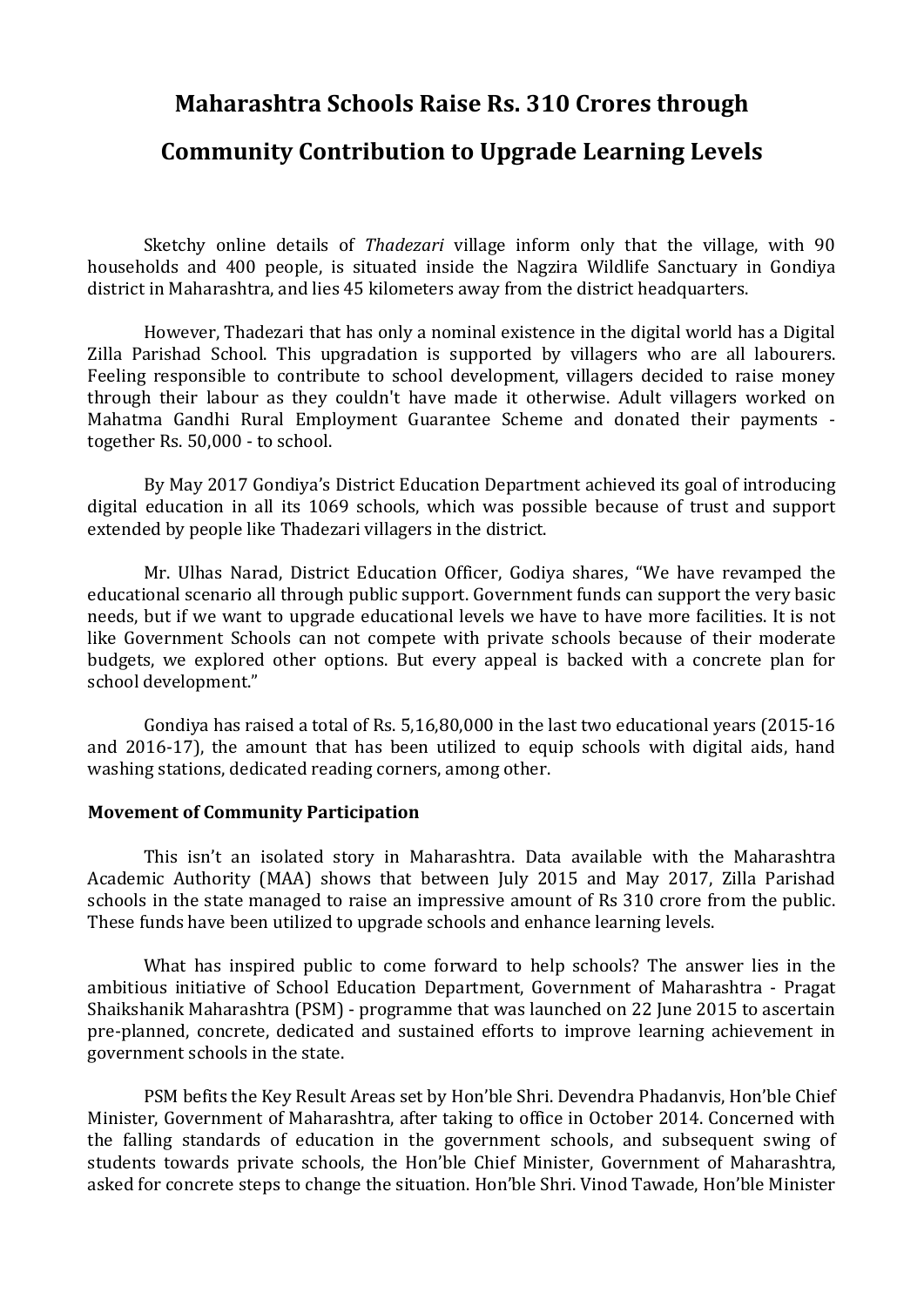for School Education and Sports, Government of Maharashtra took on this challenge and inspired making of PSM.

Shri. Nand Kumar, Principal Secretary, Education explains how PSM and community contributions go together. "Contributions per se is not a new thing. Earlier also schools and parents have worked together. However, PSM gives special emphasis on public support for school development and therefore contributions - in cash as well as in kind - started to come on record through monthly process reports of the districts."

Additionally, PSM has set definite educational goals, such as adoption of constructivism approach and integration of digital learning aids in schools, among other. "This new approach is child-friendly and helped to boost learning levels. State feel proud that teachers have contributed in the initial phase to prepare needed facilities for taking constructivism and digital learning ahead. Once the outcomes were evident, the teachers felt confident to approach the public for support," he shares.

#### **Each School Tells a Story**

Amounts raised by all 36 districts in Maharashtra may vary- Pune (Rs. 29.17 Crore), Nashik (Rs. 22.84 Crore), Ahmednagar (Rs. 12.06 Crore) , Aurangabad (Rs. 10.14 Crore), Thane (Rs. 7.39 Crore), Dhule (Rs. 7.29 Crore), Hingoli (Rs. 2.76 Crore), - but each one has a significant story.

Gevrai in Beed district is one of the pioneering blocks to raise public donations. Rs. 1.70 Crore in two years span from till May 2017, all though self-motivated parents, community members and teachers.

Kasarwadi School in Gevrai has 32 students. Villagers are mostly labourers who migrate for work. Being aware the economic condition of the village the two school teachers decided a novel initiative to raise amount for school upgradation. They developed a plant nursery ahead of the annual plantation drive that is observed from 1 - 7 July. All their 2000 plants were sold when they explained that the amount will go for school needs.

Shri. Pravinkumar Kalam Patil, Extension Officer (Education), Gevrai tells, "Such positive stories are widely shared through Whatsapp Groups and mainstream media, as a token of appreciation and as a means of motivation as well. This created positive and encouraging environment. We received donations in the form of computers, e-learning facilities, and other needed resources along with monetary support."

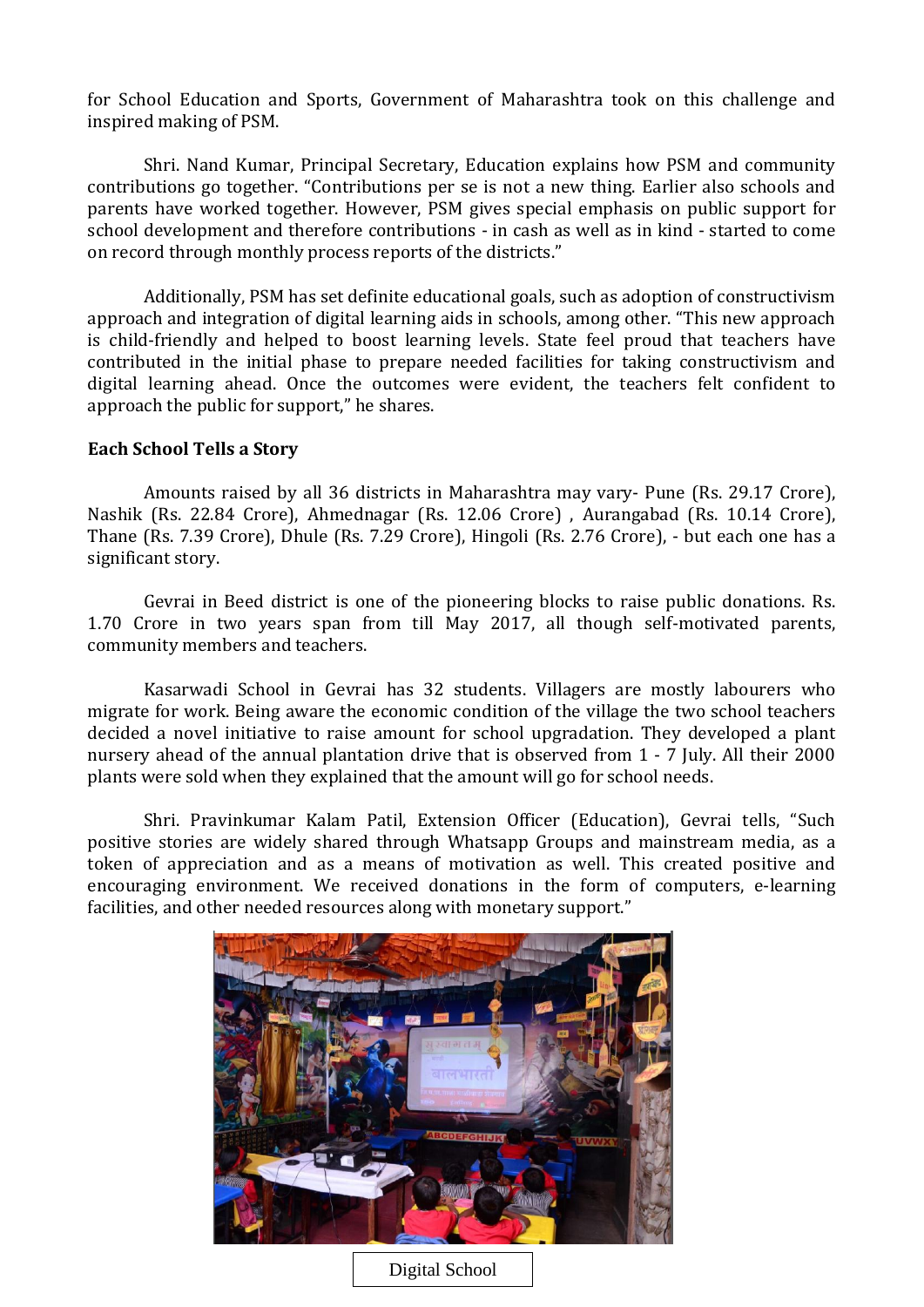Wabalewadi Zilla Parishad School in Shirur block in Pune district with 107 students is equipped with all amenities from science laboratory, digital classrooms, learning aids to solar panels and playground - all developed through community support. Pointing at the stone wall compound around the school Mr. Dattatray Ware, Head Teacher says, "The school does have a compound, but no boundaries. In all sense it is a community school, open to parents and community members all the time, because they have contributed in bringing it to its present state." The contributions by parents and by community in Wabalewadi totals over 50 lakh, and 32 guntha land for school expansion, which is worth 2.5 crores as per current market price, is a recent testimony to the community generosity. This will be used to upgrade school to international standards.



Zilla Parishad School, Ukkalgaon, Manvat Educationally Backward Block in Parbhani District is another best example of Community and school Management Committee support and contribution towards development of School. Community and SMC both are actively involved in day to day activities of the school. They have set up Digital School along with Solar Power System and ensuring it is being used. They are taking care of maintenance of school infrastructure, cleanliness of the toilets, purified drinking water, fresh vegetable in mid may meal and child friendly atmosphere in the school etc. After detailed discussion with them, it found that teachers and Head Teacher are well connected with them. The school is imparting best quality education and good spoken English, children are confident and hence parents are withdrawing their children from neighboring schools and sending to this school.

Jamkhed is a drought prone block in Ahmednagar district with 11 clusters and 180 primary schools. More than fifty percent schools have ISO certification, all upgraded with community support. Jamkhed used annual school gathering to showcase the student achievements and present plans for school development. Mr. Popat Kale, Block Education Officer, Jamkhed said, "Every child in the school takes part in some program or the other. Parents are happy when they see their children perform with joy and confidence. On their own they come forward to help the school," Now the community looks forward to annual gatherings. In two years span Jamkhed has been able to raise Rs. 2 crore.

Ainapur Zilla Parishad School in Belgundi cluster in Gadhinglaj block in Kolhapur district has 145 students from Class I to Class VII. Mr. Jagannath Patil, one of the leading teachers in the school recalls the situation two years ago. "We did not have enough cupboards to store the office files and educational equipments. With bare minimal infrastructural facilities in place, there was a lot of scope for improvement. Then the teachers and School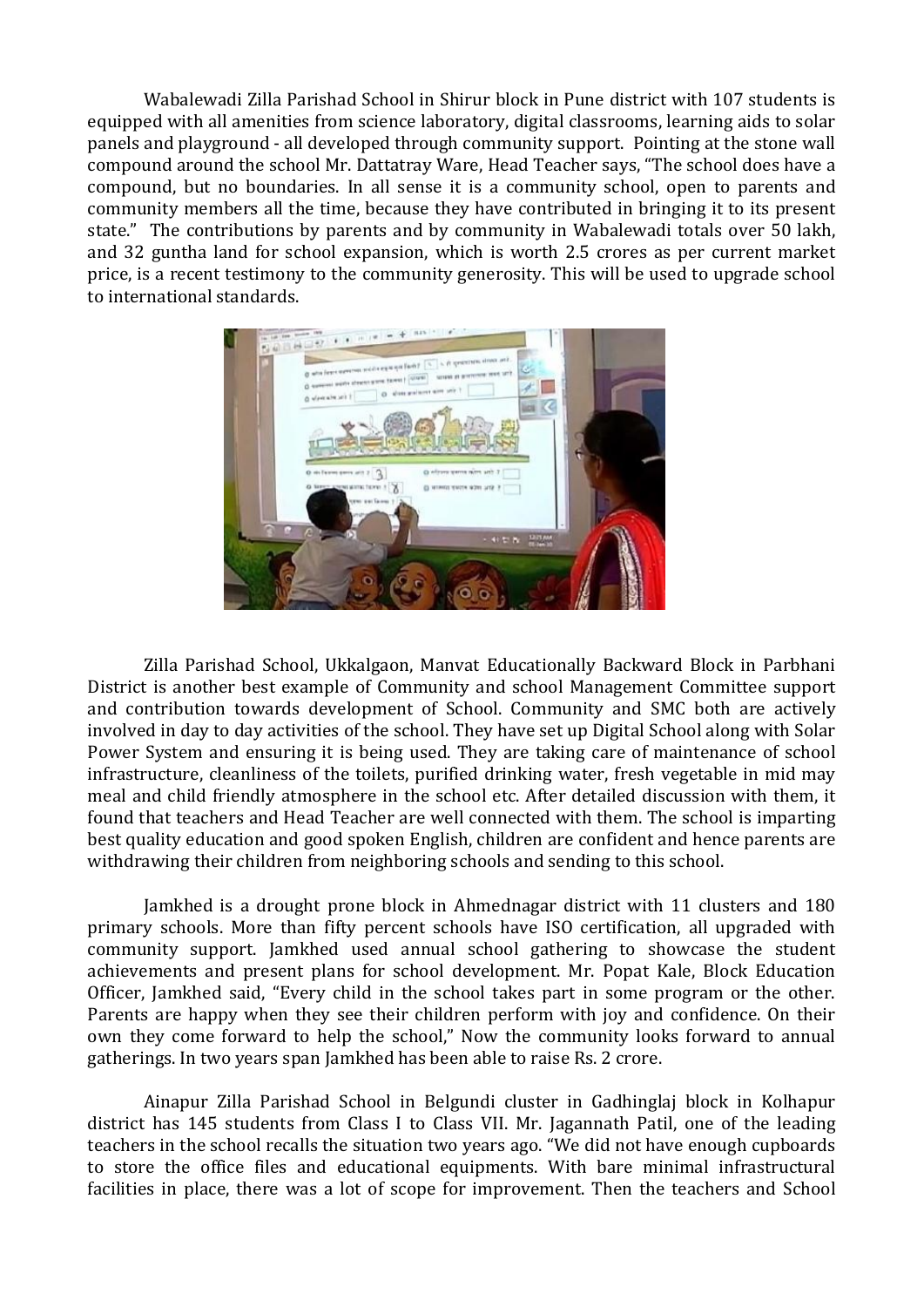Management Committee worked out a plan to well equip schools. ISO certification was used as vehicle to have all required facilities in place. With this plan in hand we appealed for community support." In two years time the school raised donations worth Rs. 3,80,000 in cash and in kind.

In a village named Varvandi Tanda in Paithan Taluka, Aurangabad District, 100% of the parents migrate to other districts to work on sugarcane harvesting. However, in the last year it has been observed that despite their migration, their children continue studying in the same school in their village. Further, children from neighbouring villages come to this school in spite of having a school in their respective villages.

In Shillegaon Vasti, Gangapur Taluka, Aurangabad district as well it is observed that children attend a school in Shillegaon Vasti in large numbers, despite having a school in their respective villages. Also, the students are found to be attending regularly.

The main factor responsible for the successes detailed above, is the fact that the schools provide excellent quality of education. It emerges that educational quality in the schools is the most important factor that influences children dropping out of schools. It is seen that in schools have excellent quality of education and in which 100% of the children are declared 'Pragat', no child is seen to be out of school, nor do they migrate. Since parents' trust has been established in these schools, substantial financial help is made available to the schools by the parents and community.

In many villages Gram Panchayat has also donated for their funds. Especially in Tribal (adivasi) areas governed under Panchayats (Extension to Scheduled Areas) Act or PESA, the Gram Sabha allotted amounts from their untied funds for school facilities and digital devices. This is evident in Special Focus Districts Tribal and LWE dominant areas like Dhule, Nandurbar and Gadchiroli (Bhamragad).

One of the main reasons for successful crowd funding by Maharashtra Schools is the vision behind it - enhancing learning achievements. In fact, the impressive amount raised through crowd funding is a clear evidence of enhanced learning levels of students in our schools. By April 2017 number of Pragat Schools have risen to 41564 - there are schools where every student in every class scores minimum 40% and above in Summative 2 test and fulfils set of prescribed 25 indicators under PSM. When the results are evident, people are willing to support. They look at it as an investment in the future of their children.

### **Involvement of District Administration**

Involvement of district administration gave the needed boost to initiative of community contribution. A state level workshop with Chief Executive Officers, Zilla Parishad was organized on 13-14 January 2017 to seek their support in various initiatives by the District Education Offices.

Many participants, like Dr. H. P. Tummod, CEO, Hingoli, found the interactions enlightening. "Workshop helped me to decide my focus and make a work plan with education department. Series of meetings with teachers, cluster heads, and Gram Sevak helped to give a momentum to the ongoing work. I made visits to schools and students who accomplished despite odds. Success stories were shared and appreciated widely. All this together built a conducive environment within the district, both for educational enhancement and community contribution."